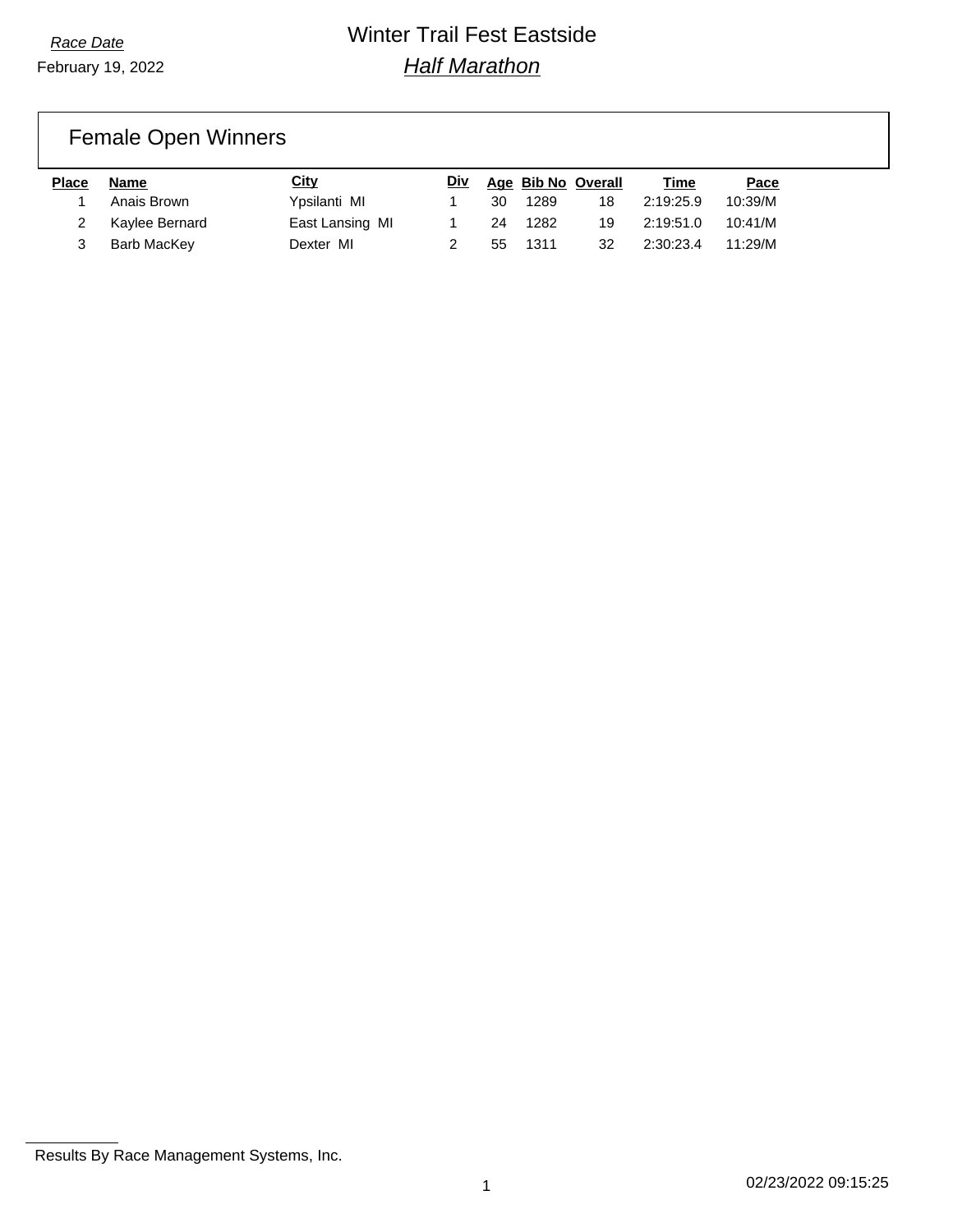February 19, 2022

## *Race Date* Winter Trail Fest Eastside *Half Marathon*

Female 15 to 19 **Place Name City Div Age Bib No Overall Time Pace** \* Kendall Laflair Laflair Plymouth MI 1 19 1217 82 3:14:59.8 14:53/M Female 25 to 29 **Place Name City Div Age Bib No Overall Time Pace** \* Megan Ruedisueli Rochester Hills MI 1 27 1244 43 2:38:11.0 12:05/M \* Janice Jay Troy MI 1 27 1229 47 2:43:21.0 12:28/M \* Julia Hinds Lansing MI 1 26 1210 58 2:49:58.5 12:59/M Cass Donakey Ann Arbor MI 1 27 1280 71 2:59:59.9 13:44/M Female 30 to 34 **Place Name City Div Age Bib No Overall Time Pace** \* Jessica Clarke Clinton MI 1 34 1307 66 2:55:22.0 13:23/M \* Emily Dabish Ann Arbor MI 1 31 1284 67 2:55:41.9 13:25/M \* Kayla Counts Sterling Heights MI 1 32 1275 68 2:55:51.1 13:25/M Casidy Robison Ann Arbor MI 1 33 1279 72 3:00:00.8 13:44/M Katelyn Zlotecki Warren MI 1 32 1209 75 3:00:58.0 13:49/M Alexandra Krutz White Lake MI 1 34 1214 87 3:19:38.6 15:14/M Female 35 to 39 **Place Name City Div Age Bib No Overall Time Pace** \* Janelle Barnes Bloomfield Hills MI 1 38 1314 85 3:16:47.9 15:01/M Female 40 to 44 **Place Name City Div Age Bib No Overall Time Pace** \* Jennifer Ross Haslett MI 1 44 1297 37 2:33:36.9 11:44/M \* Sarah Williams Woodhaven MI 1 43 1316 45 2:41:03.4 12:18/M \* Melissa Verbison Fenton MI 1 42 1243 74 3:00:13.9 13:45/M Jennifer Trippany Cedar Springs MI 1 44 1247 88 3:23:12.6 15:31/M Female 45 to 49 **Place Name City Div Age Bib No Overall Time Pace** \* Christina Bray Grand Blanc MI 1 47 1291 39 2:33:43.5 11:44/M \* Ioana Benezra West Bloomfield MI 1 45 1312 53 2:45:26.1 12:38/M \* Heather Sandlin Dearborn MI 2 48 5019 55 2:47:09.6 12:46/M

Results By Race Management Systems, Inc.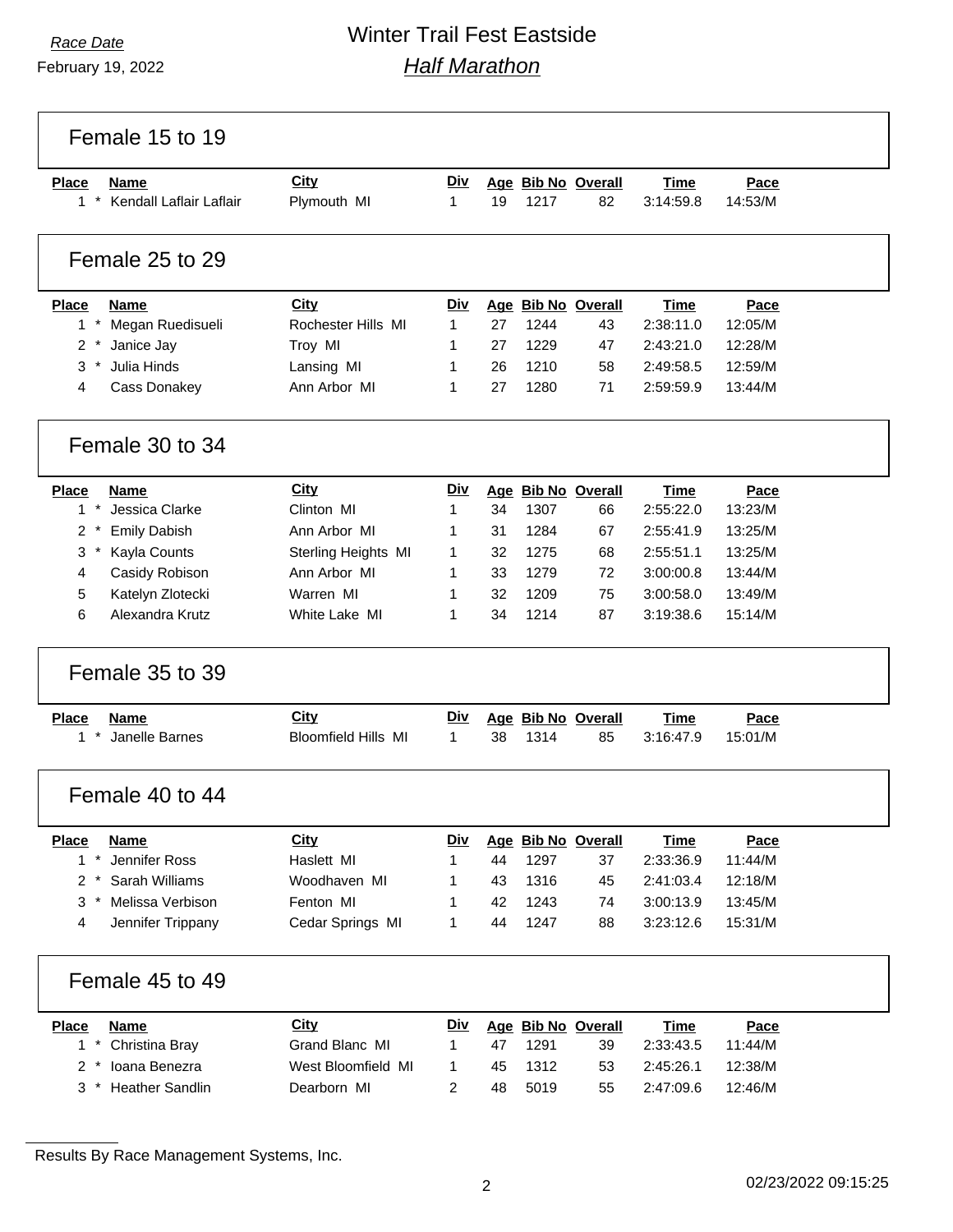February 19, 2022

Female 45 to 49

| Place | <b>Name</b>      | City         | <u>Div</u> |    | Age Bib No Overall |    | Time      | Pace    |
|-------|------------------|--------------|------------|----|--------------------|----|-----------|---------|
|       | Jennifer Leicht  | Ann Arbor MI |            | 47 | 1276               | 61 | 2:52:04.8 | 13:08/M |
| 5.    | Julie St. John   | Linden MI    |            | 45 | 1302               | 70 | 2:57:03.3 | 13:31/M |
| 6     | Lisa Katz        | Rochester MI |            | 47 | 5020               | 78 | 3:06:06.2 | 14:12/M |
|       | Lynnette Fronsee | Clio MI      |            | 46 | 1207               | 84 | 3:15:24.3 | 14:55/M |
|       | Eileen Chiang    | Mattawan MI  |            | 49 | 1300               | 93 | 3:40:51.0 | 16:52/M |
|       |                  |              |            |    |                    |    |           |         |

#### Female 50 to 54

| Place | Name             | <u>City</u>                | Div |    |         | Age Bib No Overall | <b>Time</b> | Pace    |
|-------|------------------|----------------------------|-----|----|---------|--------------------|-------------|---------|
|       | 1 * Mihaela Cobb | <b>Bloomfield Hills MI</b> |     |    | 51 1315 | -52                | 2:45:24.6   | 12:38/M |
|       | 2 * Lynn North   | Fenton MI                  |     | 51 | 1226    | 54                 | 2:45:32.0   | 12:38/M |

#### Female 55 to 59

| <b>Place</b> | Name                | City          | Div |    | Age Bib No Overall |    | Time      | Pace    |
|--------------|---------------------|---------------|-----|----|--------------------|----|-----------|---------|
|              | 1 * Sonoe Kotajarvi | Trov MI       |     | 55 | 1228               | 56 | 2:47:33.2 | 12:47/M |
|              | 2 * Mary Dodds      | Petersburg MI |     | 59 | 1288               | 65 | 2:54:22.6 | 13:19/M |
|              | 3 * Elizabeth Rae   | Northville MI |     | 59 | 1305               | 80 | 3:08:40.9 | 14:24/M |

### Female 70 and Over

| Place Name |                  | <u>City</u>    |  |         | Div Age Bib No Overall | Time      | Pace    |
|------------|------------------|----------------|--|---------|------------------------|-----------|---------|
|            | 1 * Linda Scorof | Garden City MI |  | 75 1218 | 90                     | 3:28:32.1 | 15:55/M |

Results By Race Management Systems, Inc.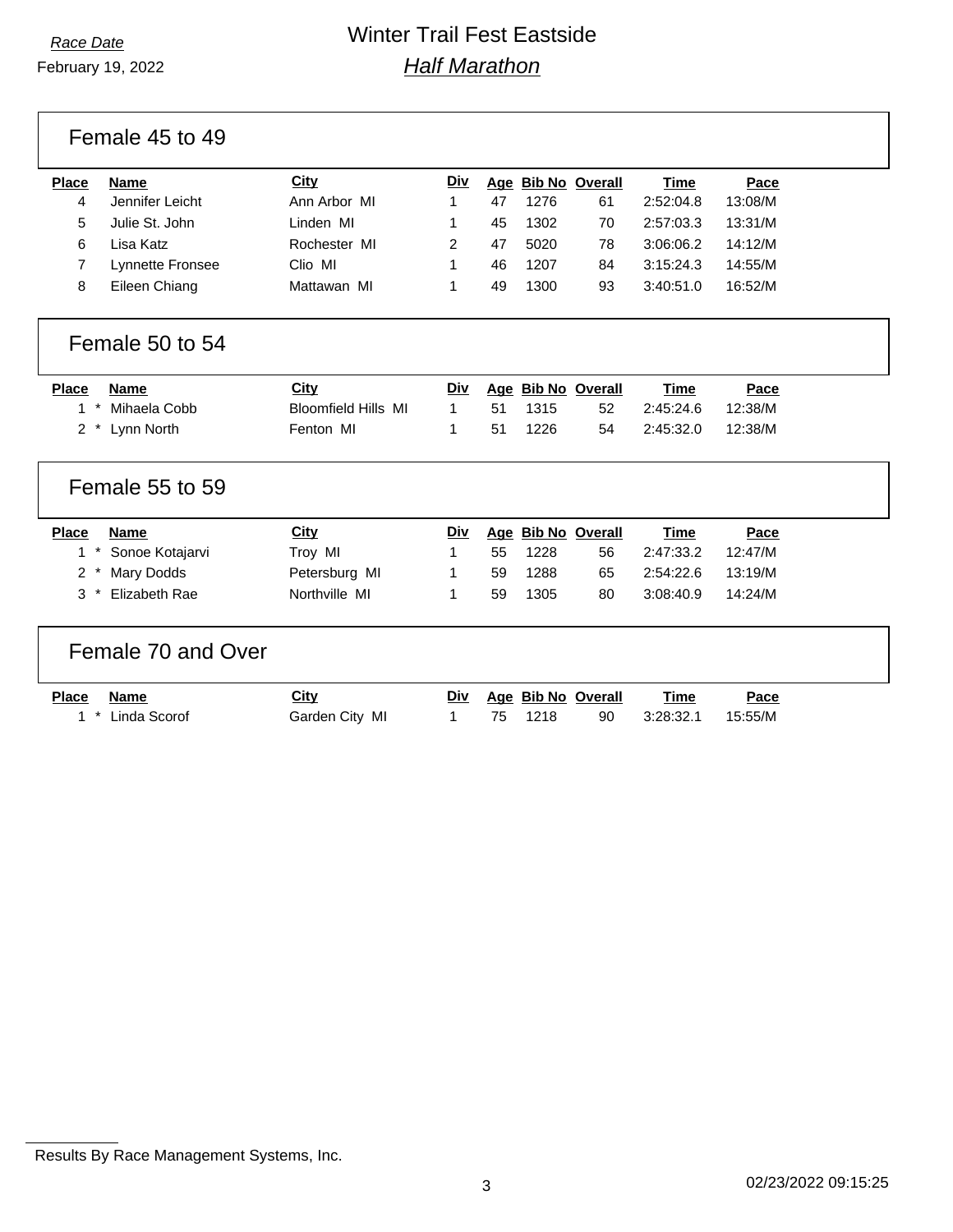# Male Open Winners

| Place | Name             | City               | Div |    |      | Age Bib No Overall | Time      | Pace   |
|-------|------------------|--------------------|-----|----|------|--------------------|-----------|--------|
|       | Shane Angove     | West Bloomfield MI |     | 49 | 1309 |                    | 1:53:50.8 | 8:41/M |
|       | Bastien Beaubien | Milford MI         |     | 14 | 1215 |                    | 1:59:44.3 | 9:08/M |
|       | Alex White       | Rochester Hills MI |     | 37 | 1318 |                    | 2:00:11.6 | 9:11/M |

Results By Race Management Systems, Inc.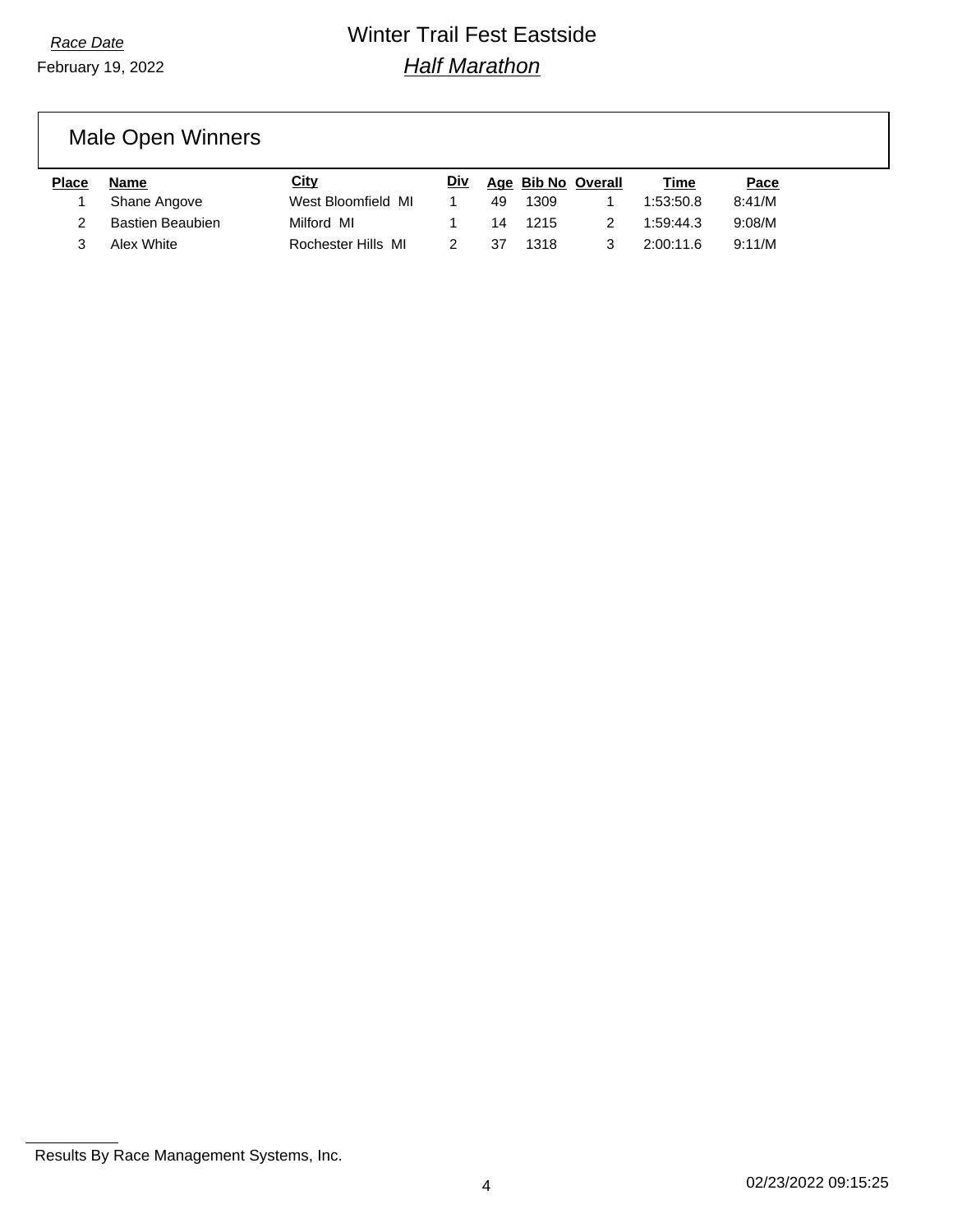February 19, 2022

# *Race Date* Winter Trail Fest Eastside *Half Marathon*

| <b>Place</b><br>$1$ * | <b>Name</b><br>Cole Wisniewski | City<br>Farmington Hills MI | <b>Div</b><br>$\mathbf{1}$ | 14 | 1278 | Age Bib No Overall<br>5 | Time<br>2:06:18.8 | Pace<br>9:39/M |
|-----------------------|--------------------------------|-----------------------------|----------------------------|----|------|-------------------------|-------------------|----------------|
|                       | Male 20 to 24                  |                             |                            |    |      |                         |                   |                |
| <b>Place</b>          | <b>Name</b>                    | <b>City</b>                 | Div                        |    |      | Age Bib No Overall      | Time              | Pace           |
| $1*$                  | Michael Sporkin                | Royal Oak MI                | 1                          | 22 | 1319 | 4                       | 2:01:26.3         | 9:16/M         |
| $2^*$                 | <b>Brian Pawelec</b>           | Woodhaven MI                | 1                          | 21 | 1285 | 21                      | 2:22:45.7         | 10:54/M        |
| $3$ *                 | Owen Bronni                    | Browntown MI                | 1                          | 21 | 1296 | 25                      | 2:24:56.9         | 11:04/M        |
|                       | Male 25 to 29                  |                             |                            |    |      |                         |                   |                |
| <b>Place</b>          | <b>Name</b>                    | City                        | Div                        |    |      | Age Bib No Overall      | <b>Time</b>       | Pace           |
| $1*$                  | <b>Hector Aguirre</b>          | Howell MI                   | $\mathbf{1}$               | 25 | 1203 | 35                      | 2:32:03.9         | 11:36/M        |
| $2 *$                 | <b>Brian Gebhart</b>           | Flint MI                    | 1                          | 27 | 1238 | 49                      | 2:44:09.7         | 12:32/M        |
|                       | Male 30 to 34                  |                             |                            |    |      |                         |                   |                |
| <b>Place</b>          | Name                           | City                        | Div                        |    |      | Age Bib No Overall      | <b>Time</b>       | Pace           |
| $1*$                  | Demetrios Kasamias             | Lakewood OH                 | $\mathbf{1}$               | 32 | 1211 | 16                      | 2:19:23.4         | 10:38/M        |
| $\overline{2}$        | <b>Brent Ballance</b>          | Highland MI                 | 1                          | 33 | 1240 | 29                      | 2:28:09.0         | 11:19/M        |
| $3 *$                 | <b>Paul Sauter</b>             | Detroit MI                  | 1                          | 32 | 1220 | 34                      | 2:31:23.4         | 11:33/M        |
| 4                     | <b>Bruce Weidenhammer</b>      | Clawson MI                  | 1                          | 31 | 1320 | 36                      | 2:32:10.6         | 11:37/M        |
| 5                     | Jordan Woodside                | Brighton MI                 | 1                          | 31 | 1213 | 44                      | 2:40:03.5         | 12:13/M        |
| 6                     | lan Kubiak                     | Laingsburg MI               | 1                          | 32 | 1235 | 46                      | 2:42:59.9         | 12:27/M        |
| 7                     | <b>Bob Klaes</b>               | East Lansing MI             | 1                          | 34 | 1208 | 91                      | 3:30:37.6         | 16:05/M        |
| 8                     | Donald Dyer                    | Brighton MI                 | 1                          | 34 | 1304 | 92                      | 3:32:31.0         | 16:13/M        |
|                       | Male 35 to 39                  |                             |                            |    |      |                         |                   |                |
| <b>Place</b>          | <b>Name</b>                    | <b>City</b>                 | <b>Div</b>                 |    |      | Age Bib No Overall      | <b>Time</b>       | Pace           |
| $1*$                  | Erik Solecki                   | Wixom MI                    | 1                          | 35 | 1303 | 10                      | 2:14:06.0         | 10:14/M        |
| $2^{\circ}$           | <b>Greg Wirth</b>              | Brighton MI                 | 1                          | 39 | 1202 | 12                      | 2:17:27.6         | 10:30/M        |
| $3*$                  | Anthony Schindler              | Grand Rapids MI             | 2                          | 36 | 5017 | 14                      | 2:18:19.6         | 10:34/M        |
| 4                     | <b>Charles Rabaut</b>          | Novi MI                     | 1                          | 36 | 1274 | 62                      | 2:52:56.7         | 13:12/M        |
|                       | Male 40 to 44                  |                             |                            |    |      |                         |                   |                |
|                       |                                |                             |                            |    |      |                         |                   |                |

Results By Race Management Systems, Inc.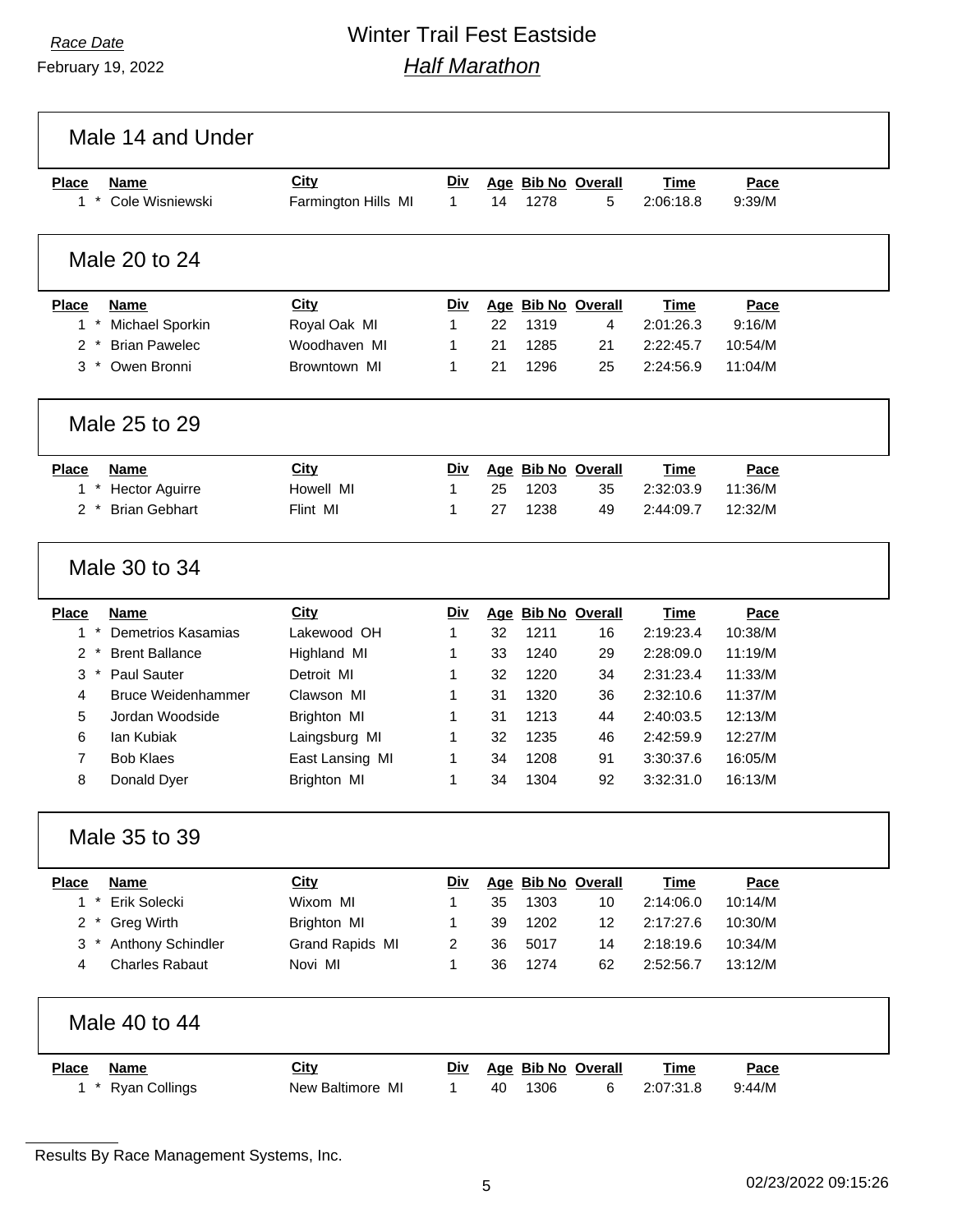February 19, 2022

## *Race Date* Winter Trail Fest Eastside *Half Marathon*

Male 40 to 44

| Place         | <b>Name</b>                     | City                | Div | Age | <b>Bib No Overall</b> |    | Time      | Pace    |
|---------------|---------------------------------|---------------------|-----|-----|-----------------------|----|-----------|---------|
| $\mathcal{P}$ | <b>Eric Fowler</b>              | Okemos MI           |     | 43  | 1204                  | 7  | 2:11:07.0 | 10:01/M |
| 3             | Donnie Symonds                  | Cassopolis MI       |     | 44  | 1219                  | 17 | 2:19:25.1 | 10:39/M |
| 4             | Matt Sawicki                    | Royal Oak MI        |     | 42  | 1223                  | 30 | 2:29:18.4 | 11:24/M |
| 5             | Adam Specht                     | Farmington Hills MI |     | 43  | 1234                  | 31 | 2:29:55.0 | 11:27/M |
| 6             | Michael Knopp                   | Chalfont PA         | 2   | 43  | 5023                  | 40 | 2:35:31.6 | 11:52/M |
|               | Sam Routheaux                   | Sterling Heights MI |     | 41  | 1281                  | 48 | 2:43:21.2 | 12:28/M |
| 8             | Shankar Shanmugam               | Troy MI             |     | 40  | 1245                  | 51 | 2:44:25.8 | 12:33/M |
| 9             | Balamurugan Janarthanam Troy MI |                     |     | 40  | 1299                  | 76 | 3:01:12.8 | 13:50/M |
|               |                                 |                     |     |     |                       |    |           |         |

#### Male 45 to 49

| Place | <b>Name</b>             | City         | Div |    |      | Age Bib No Overall | Time      | Pace    |
|-------|-------------------------|--------------|-----|----|------|--------------------|-----------|---------|
|       | <b>Wolfgang Schauss</b> | Ypsilanti MI | 2   | 48 | 5047 | 8                  | 2:12:16.5 | 10:06/M |
|       | Steven Grzesiak         | Detroit MI   | 1   | 45 | 1246 | 11                 | 2:15:42.0 | 10:22/M |
| 3     | <b>Graham Smith</b>     | Chelsea MI   | 1   | 45 | 1287 | 27                 | 2:26:03.7 | 11:09/M |
| 4     | Joshua St. John         | Linden MI    | 1   | 45 | 1301 | 33                 | 2:30:39.4 | 11:30/M |
| 5     | Michael Rostkowski      | Canton MI    |     | 49 | 1230 | 42                 | 2:37:11.2 | 12:00/M |
| 6     | Daniel Rutter           | Highland MI  |     | 47 | 1241 | 50                 | 2:44:24.2 | 12:33/M |
|       | Tim Aten                | Ferndale MI  |     | 48 | 1242 | 64                 | 2:54:05.2 | 13:17/M |
| 8     | Jim Napolitano          | Dryden MI    | 1   | 48 | 1298 | 79                 | 3:07:38.5 | 14:19/M |
|       |                         |              |     |    |      |                    |           |         |

### Male 50 to 54

| Place | <b>Name</b>              | <b>City</b>                | Div          |    |      | Age Bib No Overall | <b>Time</b> | Pace    |
|-------|--------------------------|----------------------------|--------------|----|------|--------------------|-------------|---------|
|       | Carlo Clemente           | Troy MI                    |              | 53 | 1293 | 9                  | 2:14:01.0   | 10:14/M |
| 2     | Markus Hilber            | Horgen                     |              | 52 | 1206 | 13                 | 2:18:12.2   | 10:33/M |
| 3     | Marc Berke               | Huntington Woods MI        | $\mathbf{1}$ | 51 | 1222 | 15                 | 2:18:52.1   | 10:36/M |
| 4     | Jason Ishbia             | Farmington MI              |              | 52 | 1231 | 20                 | 2:20:02.2   | 10:41/M |
| 5     | Michael Lumberg          | Farmington MI              |              | 51 | 1233 | 22                 | 2:23:14.6   | 10:56/M |
| 6     | <b>Brian Seifman</b>     | Franklin MI                | 1            | 51 | 1232 | 23                 | 2:23:15.8   | 10:56/M |
| 7     | <b>Christopher Goron</b> | Delton MI                  | 1            | 53 | 1283 | 24                 | 2:23:22.8   | 10:57/M |
| 8     | Mark Bronni              | <b>Brownstown Township</b> | 1            | 54 | 1237 | 38                 | 2:33:41.9   | 11:44/M |
| 9     | <b>Scott Robbins</b>     | Rochester Hills MI         | 1            | 52 | 1201 | 41                 | 2:36:19.5   | 11:56/M |
| 10    | Ravi Murugesan           | West Bloomfield MI         | 1            | 53 | 1310 | 57                 | 2:49:06.3   | 12:55/M |
| 11    | Jason Erickson           | Marinette WI               |              | 50 | 1239 | 63                 | 2:53:41.5   | 13:16/M |
| 12    | <b>Shannon Forrest</b>   | Keller TX                  |              | 51 | 1221 | 73                 | 3:00:07.4   | 13:45/M |
| 13    | <b>Steve Nimer</b>       | Wolverine Lake MI          | 1            | 54 | 1286 | 77                 | 3:01:40.5   | 13:52/M |
| 14    | Vivek Chavan             | Canton MI                  |              | 53 | 1317 | 94                 | 3:48:44.7   | 17:28/M |

Results By Race Management Systems, Inc.